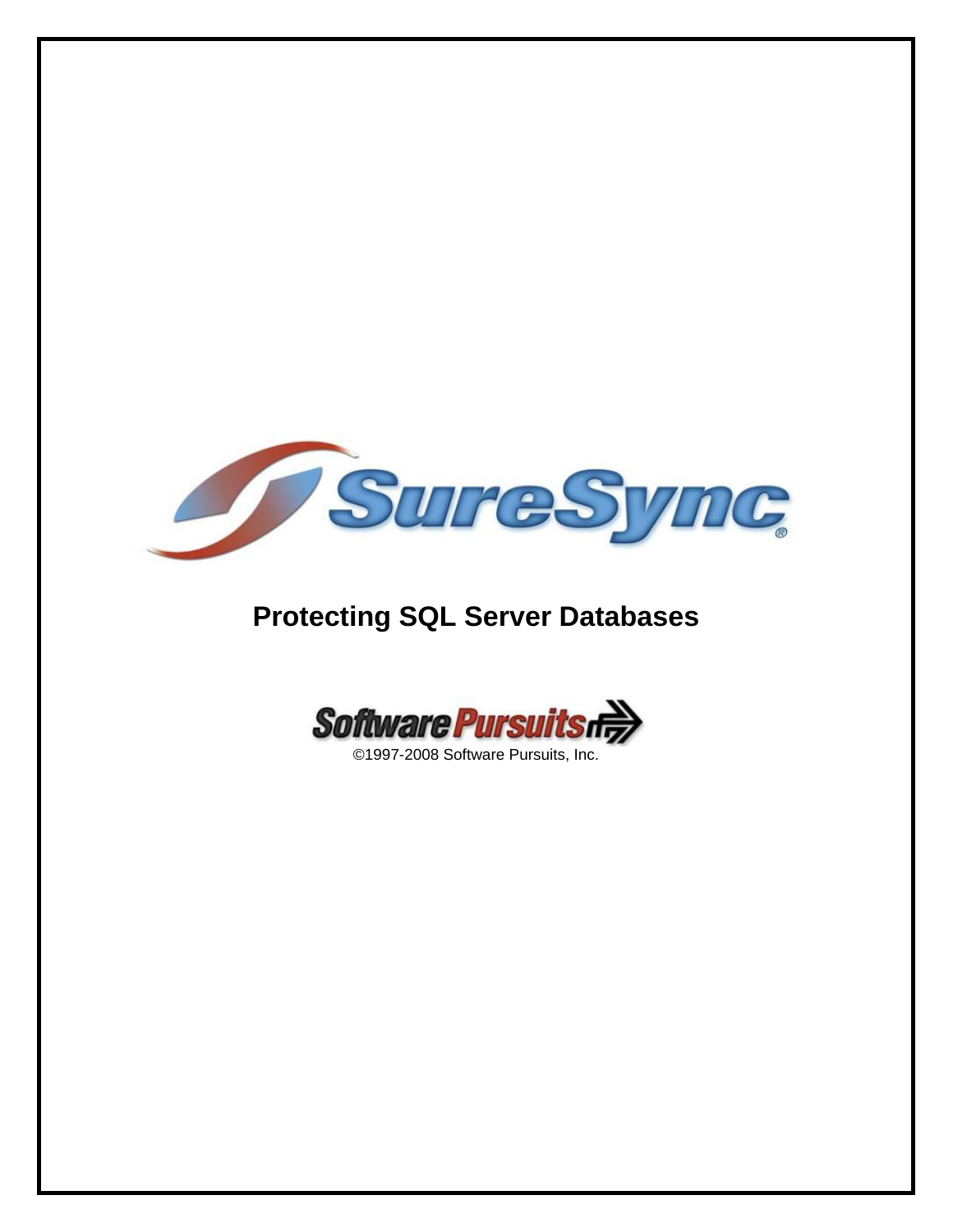# **Table of Contents**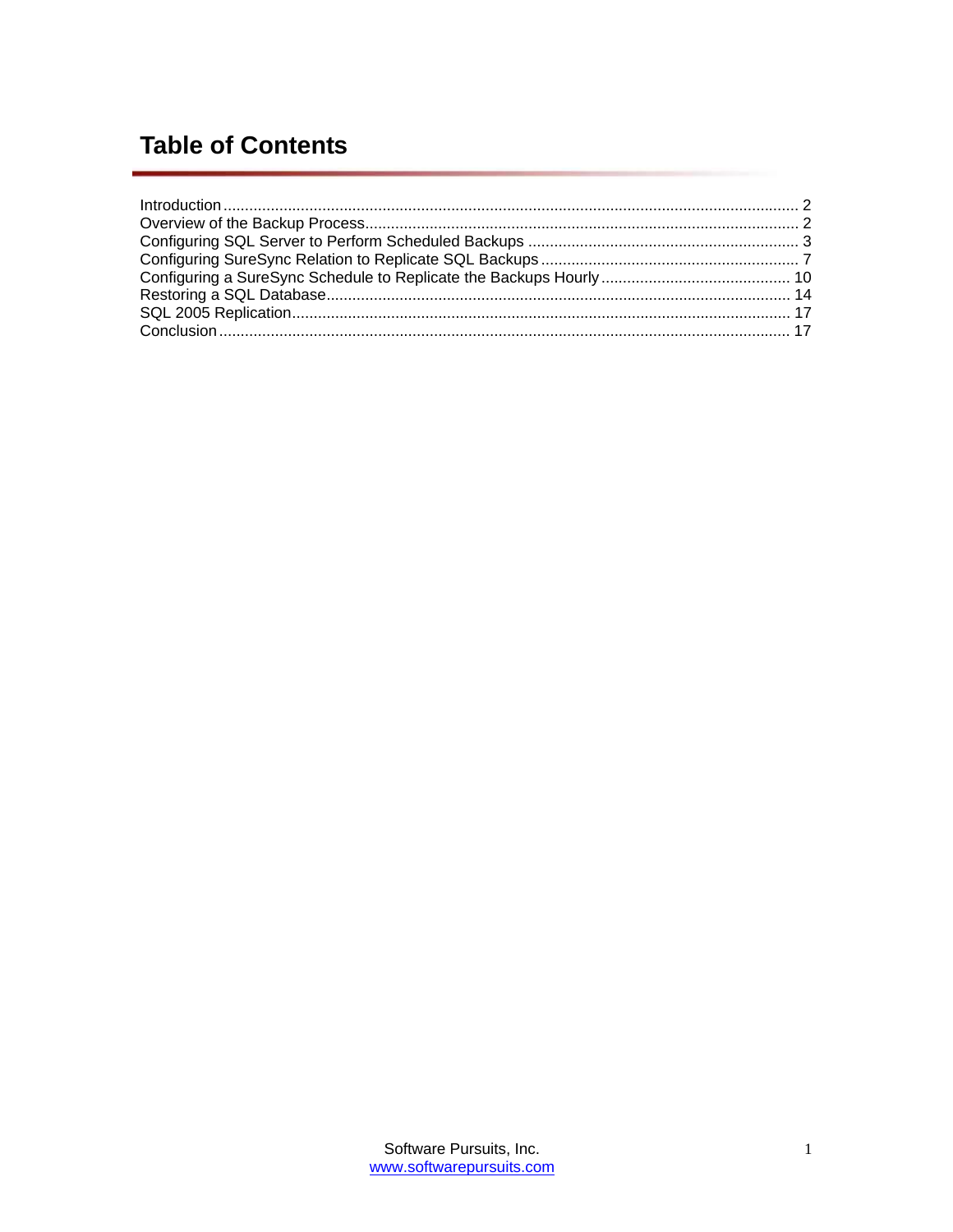## <span id="page-2-0"></span>**Introduction**

SureSync can be used to provide a cost effective means of protecting critical SQL server databases. This document provides an in-depth look at the recommended procedure for backing up SQL server database files safely and easily using the SureSync product. The document will also outline the process of restoring a database using one of the backup files.

#### **Overview of the Backup Process**

SQL Server databases should be protected on a scheduled basis. A SQL database actually consists of two files; the database file (\*.mdf) and a transaction log file (\*.ldf). These files must match exactly for a backup copy of the database to restore properly. To ensure this condition is met, the built-in SQL tools in Enterprise Manager should be used to create a backup of the database and then SureSync can be used to replicate the backup files to backup locations.

It is recommended that backups of SQL databases be performed at one hour or greater time intervals. SureSync can run scheduled jobs at just about any frequency but there is a certain amount of processing involved in having Enterprise Manager generate the backup file and then transfer time in replicating the backup to the backup location(s). Due to the size of most SQL databases a time frame of a backup an hour is reasonable. If the databases which you are protecting are extremely large then the frequency of backup might have to be adjusted.

The ArchiveSync add-on for SureSync can be used to store multiple versions of the backup files in a hard drive based file archive. This would allow you to select different versions to restore out of the archive. When using SureSync without the ArchiveSync add-on you would have only the most recent backup copy at your backup locations. In many instances this is sufficient protection but in other situations the ArchiveSync add-on should be considered.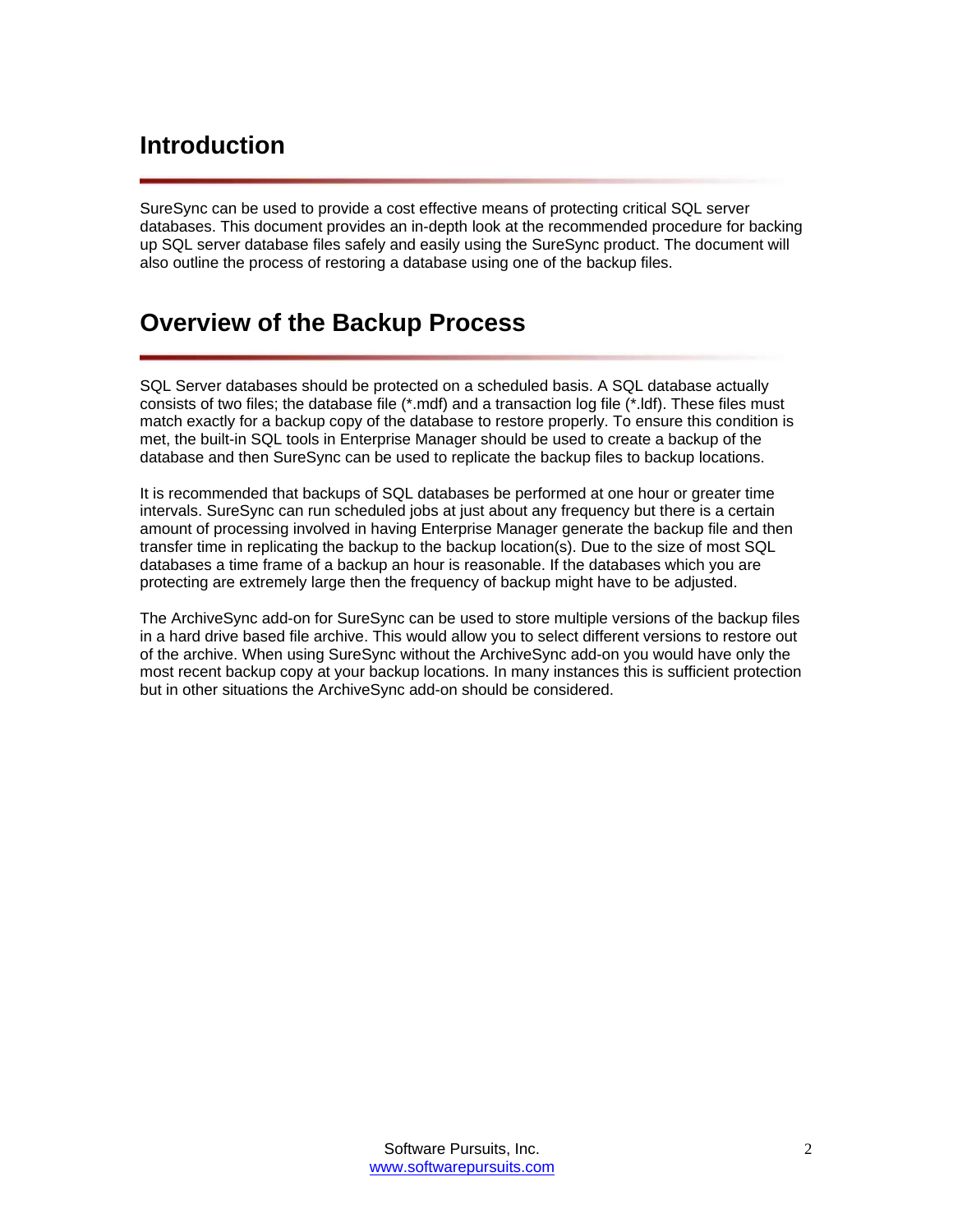# <span id="page-3-0"></span>**Configuring SQL Server to Perform Scheduled Backups**

*Note: The examples in this document are from a SQL Server 2005 installation. The steps for configuring the backups in SQL Server 2000 are similar and are performed through Enterprise Manager.* 

To start configuration of the scheduled SQL backup, launch SQL Server Management Studio, click the + next to SQL Server Agent, right click on Jobs, and then select 'New Job…".

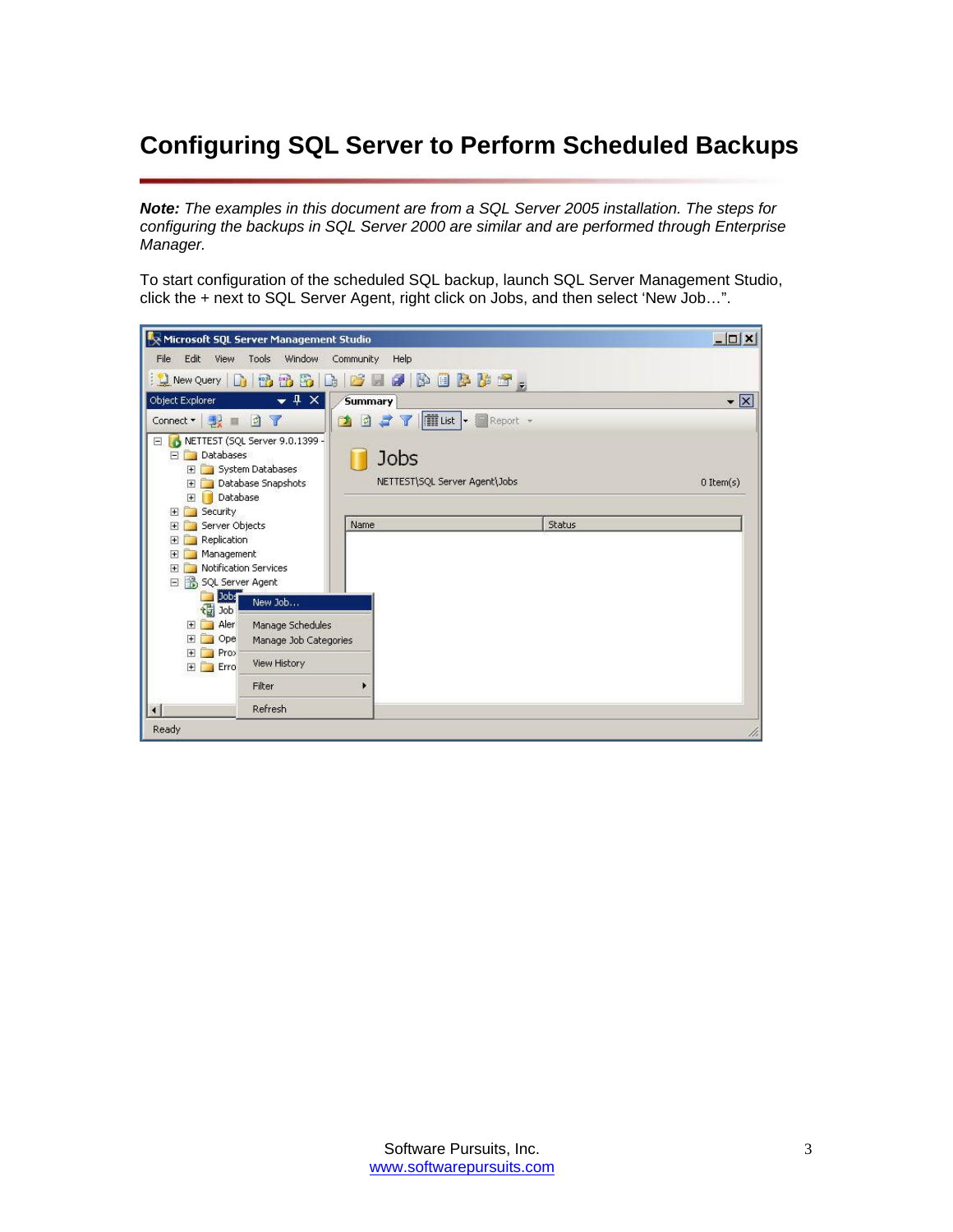The 'General' section of the 'New Job' dialog is displayed. On the 'General' panel you should do the following:

- 1. Specify a name for the job in the 'Name' field.
- 2. The 'Owner' field defines the owner of the job. This will be filled in with the user ID that creates the job by default.
- 3. The 'Category' field can be used to define a category for the job.
- 4. Enter an optional description of the job in the 'Description' field.

| <b>EE</b> New Job                    |                  |                                              | $  x$                    |
|--------------------------------------|------------------|----------------------------------------------|--------------------------|
| Select a page                        | Script • BHelp   |                                              |                          |
| General<br>Steps                     | Name:            | Hourly Database Backup                       |                          |
| Schedules<br>Alerts<br>Notifications | Owner:           | domain\user                                  | $\ldots$                 |
| Targets                              | Category:        | [Uncategorized (Local)]                      | $\blacksquare$<br>$\sim$ |
|                                      | Description:     | This job performs an hourly database backup. |                          |
| Connection                           |                  |                                              |                          |
| Server:<br>NETTEST                   | $\nabla$ Enabled |                                              |                          |
| Connection:<br>Domain\user           |                  |                                              |                          |
| View connection properties           |                  |                                              |                          |
| <b>Progress</b>                      |                  |                                              |                          |
| Ready                                |                  |                                              |                          |
|                                      |                  | OK.                                          | Cancel<br>h              |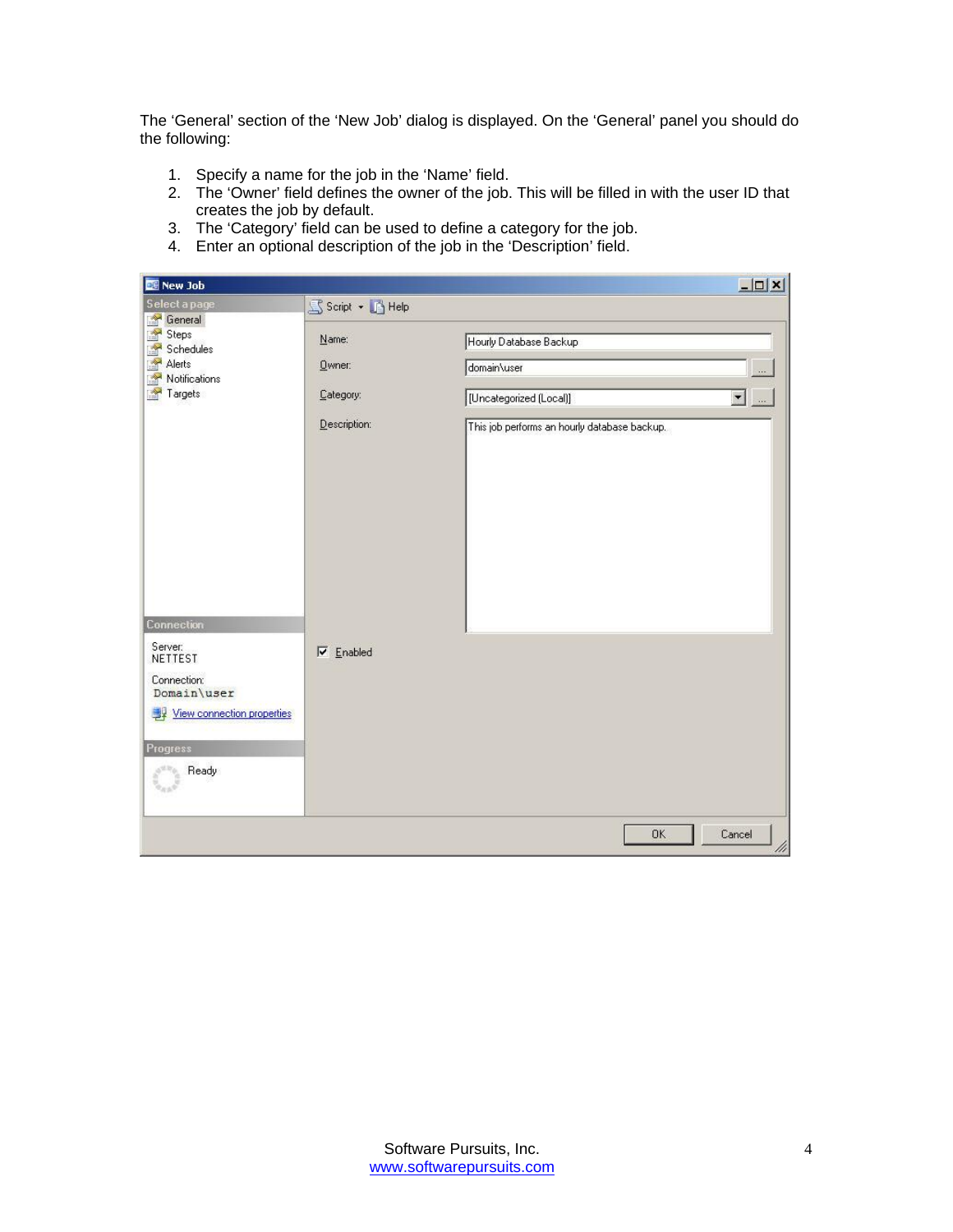Click on 'Steps' under 'Select a page' on the left side of the window. Then click the 'Add' button to launch the 'New Job Step' dialog. Then perform the following steps:

- 1. In the 'Step name' field provide a name for the step
- 2. For 'Type' Transact-SQL script (T-SQL) should be selected from the drop-down menu
- 3. For the 'Database' field select the database you're backing up from the drop-down menu.
- 4. In the 'Command' field enter in the code provided in the example below and modify it with your database name and paths.
- 5. Click on 'OK'.

There are additional options which can be configured by clicking on Advanced. Please consult the SQL documentation for more information.

| <b>B</b> New Job Step      |                                        |                                                                                                                                    | $ \Box$ $\times$            |
|----------------------------|----------------------------------------|------------------------------------------------------------------------------------------------------------------------------------|-----------------------------|
| Select a page              | S Script + B Help                      |                                                                                                                                    |                             |
| General<br>Advanced        | Step name:<br>Backup Database          |                                                                                                                                    |                             |
|                            | Type:                                  |                                                                                                                                    |                             |
|                            | Transact-SQL script (T-SQL)<br>Run as: |                                                                                                                                    | $\overline{\phantom{a}}$    |
|                            |                                        |                                                                                                                                    | $\left  \mathbf{v} \right $ |
|                            | Database:                              | Database                                                                                                                           | $\blacktriangledown$        |
|                            | Command:                               | BACKUP DATABASE [DATABASENAMEHERE] TO<br>DISK = N'PATHTODATABASEBACKUPFILE' WITH INIT.<br>NOUNLOAD, NAME = N'DatabaseName Backup', | $\Delta_{\rm e}$            |
|                            | Open<br>Select All                     | SKIP, STATS = 10, FORMAT,<br>MEDIANAME = N'DatabaseNameHere'                                                                       |                             |
| Connection                 | Copy                                   |                                                                                                                                    |                             |
| Server:<br><b>NETTEST</b>  | Paste                                  |                                                                                                                                    |                             |
| Connection:<br>Domain\user | Parse                                  |                                                                                                                                    |                             |
| View connection properties |                                        |                                                                                                                                    |                             |
| <b>Progress</b><br>Ready   |                                        | $\blacksquare$                                                                                                                     |                             |
|                            |                                        | <b>OK</b>                                                                                                                          | Cancel<br>M                 |

The T-SQL code which we entered into this dialog box is:

```
BACKUP DATABASE [DATABASENAMEHERE] TO 
DISK = N'PATHTODATABASEBACKUPFILE' WITH INIT , 
NOUNLOAD , NAME = N'DatabaseName Backup', 
SKIP , STATS = 10, FORMAT , 
MEDIANAME = N'DatabaseNameHere'
```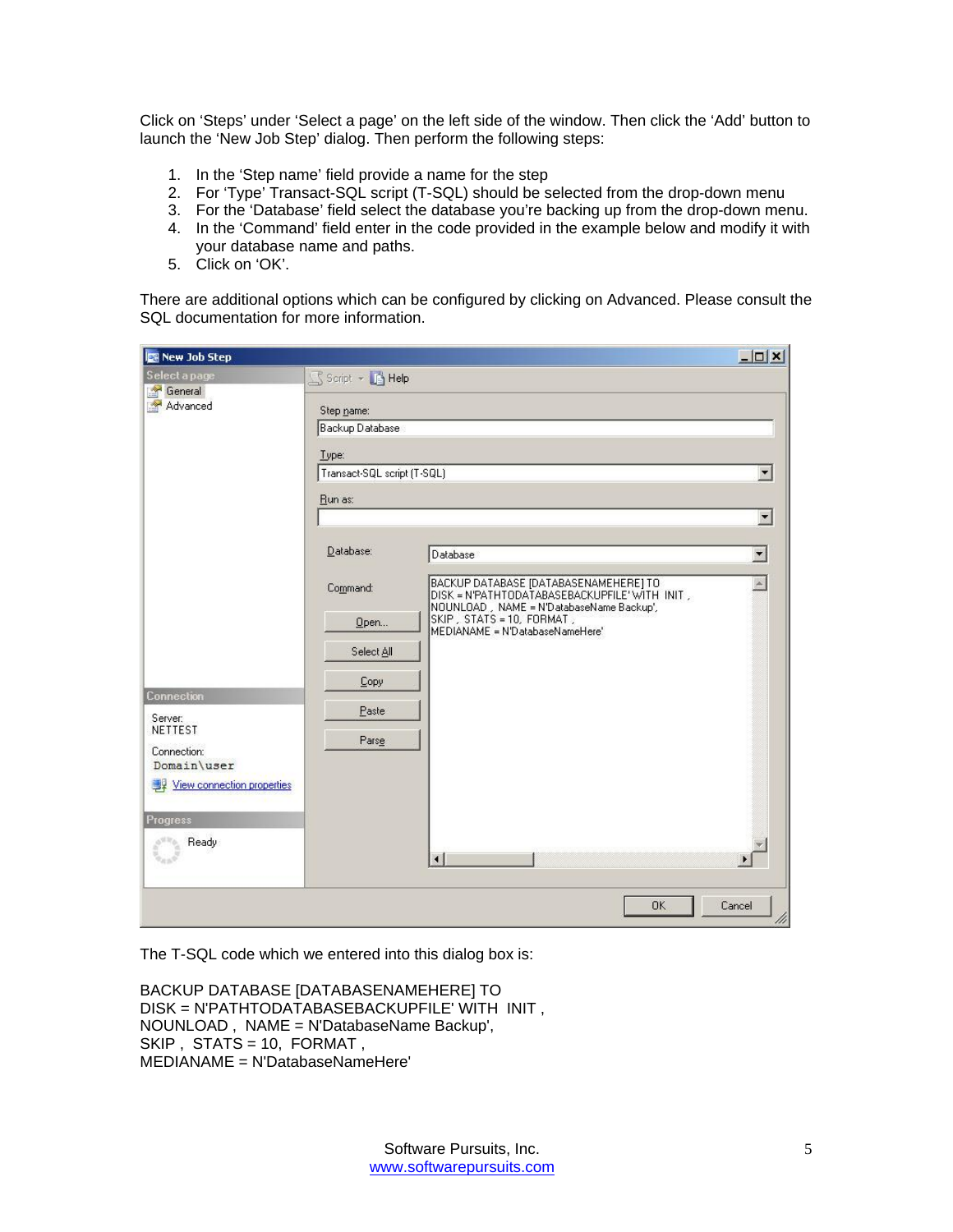Further details on the backup command and additional operands which can be used with the command can be found in the SQL documentation. This is just one example of what can be done with the command.

*Note: It is strongly recommended that you use incremental backups with a full or differential*  backup on a daily or weekly basis to limit the size of each backup that is generated. This will *result in quicker synchronization times for the backup files.* 

Click on 'Schedules' under 'Select a page' on the left side of the window. Then click the 'New' button to launch the 'New Job Schedule' dialog. Then perform the following steps:

- 1. Enter a name in the 'Name' field. For this example we are using the name *Hourly Backup*.
- 2. For 'Schedule type' select Recurring from the drop-down menu. Make sure Enabled is checked.
- 3. Under 'Frequency' select 'Daily' from the drop-down menu under 'Occurs'. And then enter 1 for 'Recurs every x days'.
- 4. Under 'Duration' select 'No end date'.
- 5. Click 'OK' to create the Schedule.

| New Job Schedule     |                                                                                                                             |                       |                          |                  | $  x$ |
|----------------------|-----------------------------------------------------------------------------------------------------------------------------|-----------------------|--------------------------|------------------|-------|
| Name:                | Hourly Backup                                                                                                               |                       |                          | Jobs in Schedule |       |
| Schedule type:       | Recurring                                                                                                                   |                       | $\overline{\phantom{a}}$ | $\nabla$ Enabled |       |
| One-time occurrence. |                                                                                                                             |                       |                          |                  |       |
| Date:                | $3/9/2006$ $\rightarrow$<br>Time:                                                                                           | 1:48:31 PM            |                          |                  |       |
| Frequency            |                                                                                                                             |                       |                          |                  |       |
| Occurs:              | Daily<br>$\overline{\phantom{a}}$                                                                                           |                       |                          |                  |       |
| Regurs every:        | $\equiv$<br>day(s)<br>I1                                                                                                    |                       |                          |                  |       |
| Daily frequency      |                                                                                                                             |                       |                          |                  |       |
| Occurs once at:<br>C | $\frac{1}{\sqrt{2}}$<br>12:00:00 AM                                                                                         |                       |                          |                  |       |
| G<br>Occurs every:   | ۦ<br>I1<br>hour(s)<br>$\left  \cdot \right $                                                                                | Starting at:          | 12:00:00 AM              | $\div$           |       |
|                      |                                                                                                                             | Ending at:            | 11:59:59 PM              | $\triangleq$     |       |
| Duration             |                                                                                                                             |                       |                          |                  |       |
| Start date:          | 3/ 9/2006<br>$\vert \cdot \vert$                                                                                            | $C$ End date:         |                          | 3/ 9/2006        |       |
|                      |                                                                                                                             | $\bullet$ No end date |                          |                  |       |
| Summary:             |                                                                                                                             |                       |                          |                  |       |
| Description:         | Occurs every day every 1 hour(s) between 12:00:00 AM and 11:59:59 PM. Schedule will be used $\sim$<br>starting on 3/9/2006. |                       |                          |                  |       |
|                      |                                                                                                                             |                       | OK                       | Cancel<br>Help   | M     |

Once you are back on the main 'New Job' window click 'OK' to create the job. Your SQL database should now be backed up once an hour by SQL Server.

Note: If you want to protect more than one database simply modify the job and add additional steps, one for each database, using the same code example but with the correct database name and paths for the other databases you want to backup.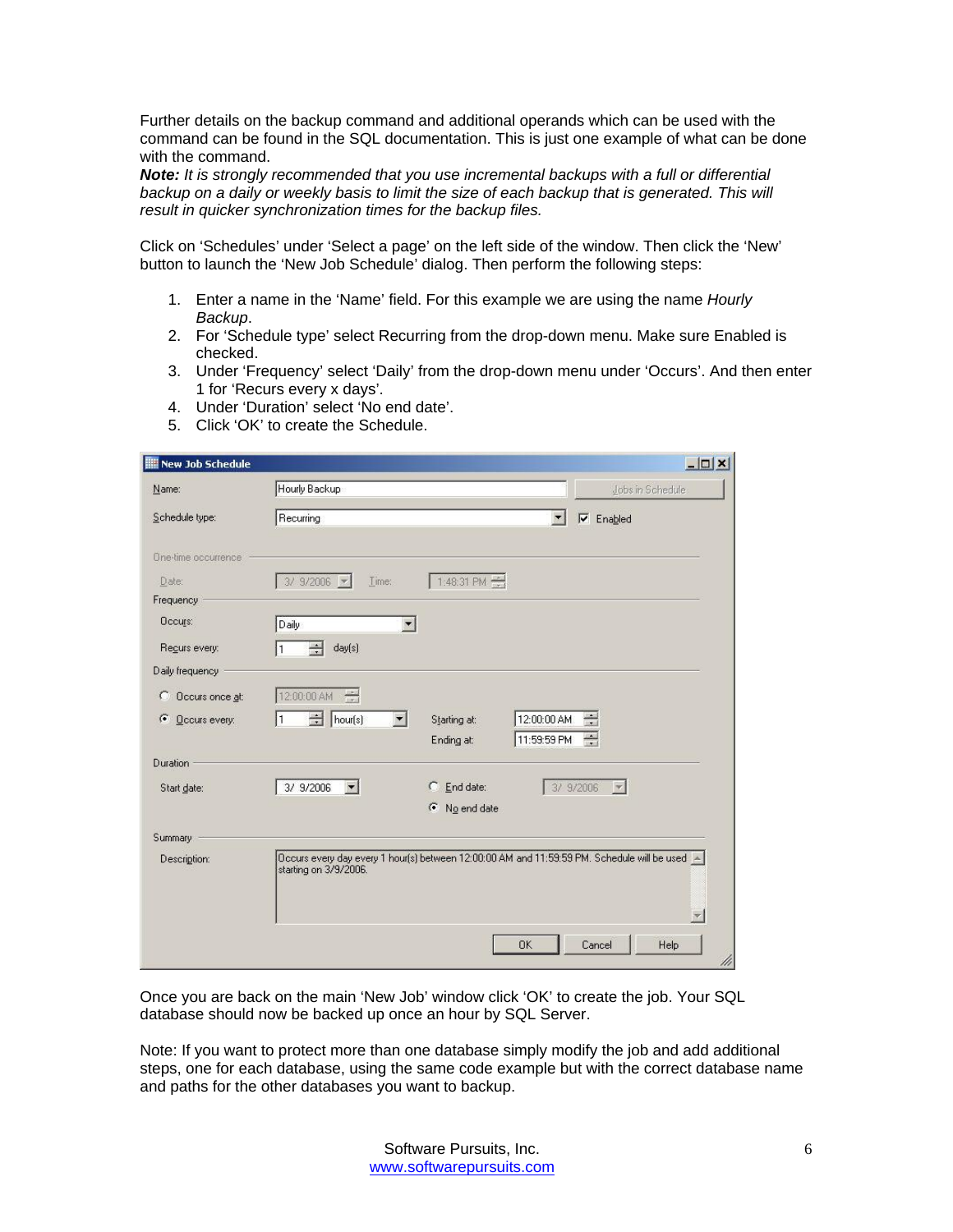## <span id="page-7-0"></span>**Configuring SureSync Relation to Replicate SQL Backups**

Once SQL Server is configured to create the scheduled backup copies of your SQL databases you will need to configure a SureSync Relation to replicate these backup files to at least one other server. This server can be on-site or off-site. In an ideal scenario you would store backup copies of the databases on an on-site backup server and also an off-site backup server. This will allow you to quickly restore databases from the on-site server but also have the protection of having the data off-site in the case of a major disaster.

To configure begin configuring a new Relation launch SureSync and go to **File | New | Relation**.

Enter a name for the Relation. In this example the Relation will be named "SQL Backups". Then click 'Next' to continue.

| What do you want to call this Relation?<br>Describe this Relation (optional) |             | Relations are used to build jobs, such as Schedules and Monitors. A<br>Relation defines the relationship between folders that are to be<br>synchronized or replicated. Each Relation must have a unique name. This<br>wizard will set basic properties. You can set advanced options later using<br>properties displayed on the main form. |  |
|------------------------------------------------------------------------------|-------------|--------------------------------------------------------------------------------------------------------------------------------------------------------------------------------------------------------------------------------------------------------------------------------------------------------------------------------------------|--|
|                                                                              |             |                                                                                                                                                                                                                                                                                                                                            |  |
|                                                                              |             |                                                                                                                                                                                                                                                                                                                                            |  |
|                                                                              |             |                                                                                                                                                                                                                                                                                                                                            |  |
|                                                                              |             |                                                                                                                                                                                                                                                                                                                                            |  |
|                                                                              | SQL Backups |                                                                                                                                                                                                                                                                                                                                            |  |

*Note: It is recommended that you use the SPIAgent add-on so you can take advantage of delta copies when copying the backup files. This will minimize the amount of data which needs to be transferred on each run of the backup job. Details on configuring the SPIAgent add-on can be found in the SureSync help file.* 

On the next wizard panel we will define the paths used in the synchronization. In this example we will be using a local path on the SQL server (C:\SQLBackups) and the same path on a remote machine named NAS1.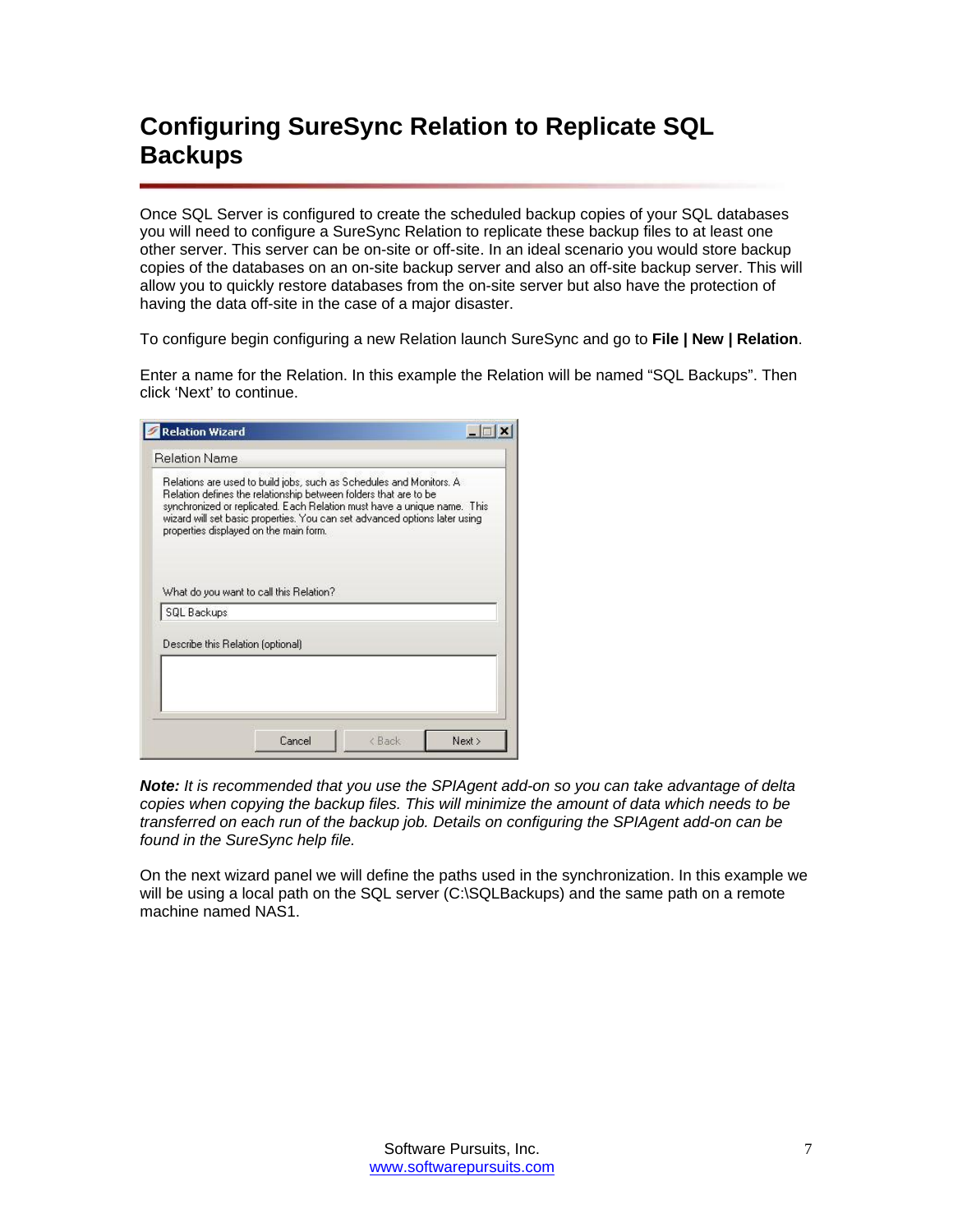| shortly.      | Specify the source and destination root folders for this Relation. The<br>direction of your copying is determined by your Rules, which will be created |
|---------------|--------------------------------------------------------------------------------------------------------------------------------------------------------|
| Agent Name    | Path Relative to Agent                                                                                                                                 |
| [local agent] | (New) C:\SQLBackups                                                                                                                                    |
| NAS1          | {New} E:\SQLBackups                                                                                                                                    |
|               | Edit                                                                                                                                                   |
| Add           | Remove                                                                                                                                                 |

If you're synchronizing a copy of the SQL backup files to multiple servers you would have additional paths listed in this dialog box. Once you have defined all paths click 'Next to continue.

On the next wizard panel we get to select the synchronization rule which should be used for this synchronization. It is recommended that a Recent Master Copy rule be used. This rule ensures that the destinations always have the most recent copy of the SQL backup file. This rule also does not perform deletions on the destination paths. This is desirable in this instance because you don't want your backup copies of the SQL backup file to be deleted if the file was somehow deleted on the source.

| Compare                                           | Multi-Mirror                                                                |  |
|---------------------------------------------------|-----------------------------------------------------------------------------|--|
| Delete                                            | Recent Master Copy                                                          |  |
| Differing Master Copy<br><b>Exchanging Copies</b> | <b>Skip</b>                                                                 |  |
| Forced Master Copy                                |                                                                             |  |
| Mirror                                            |                                                                             |  |
| Move.                                             |                                                                             |  |
|                                                   | Adds any new files and replaces files on a destination whenever the Source. |  |
|                                                   | File has a more recent modification date than on the destination.           |  |
|                                                   |                                                                             |  |
|                                                   |                                                                             |  |

Once you have selected the rule type click 'Next' to continue.

The next wizard panel is where source and destination paths are defined. Select the local path where the SQL backups are being created as the source and leave "(All Paths Except Source)" for the destination. This will synchronize the files from the source path to all other paths you defined earlier.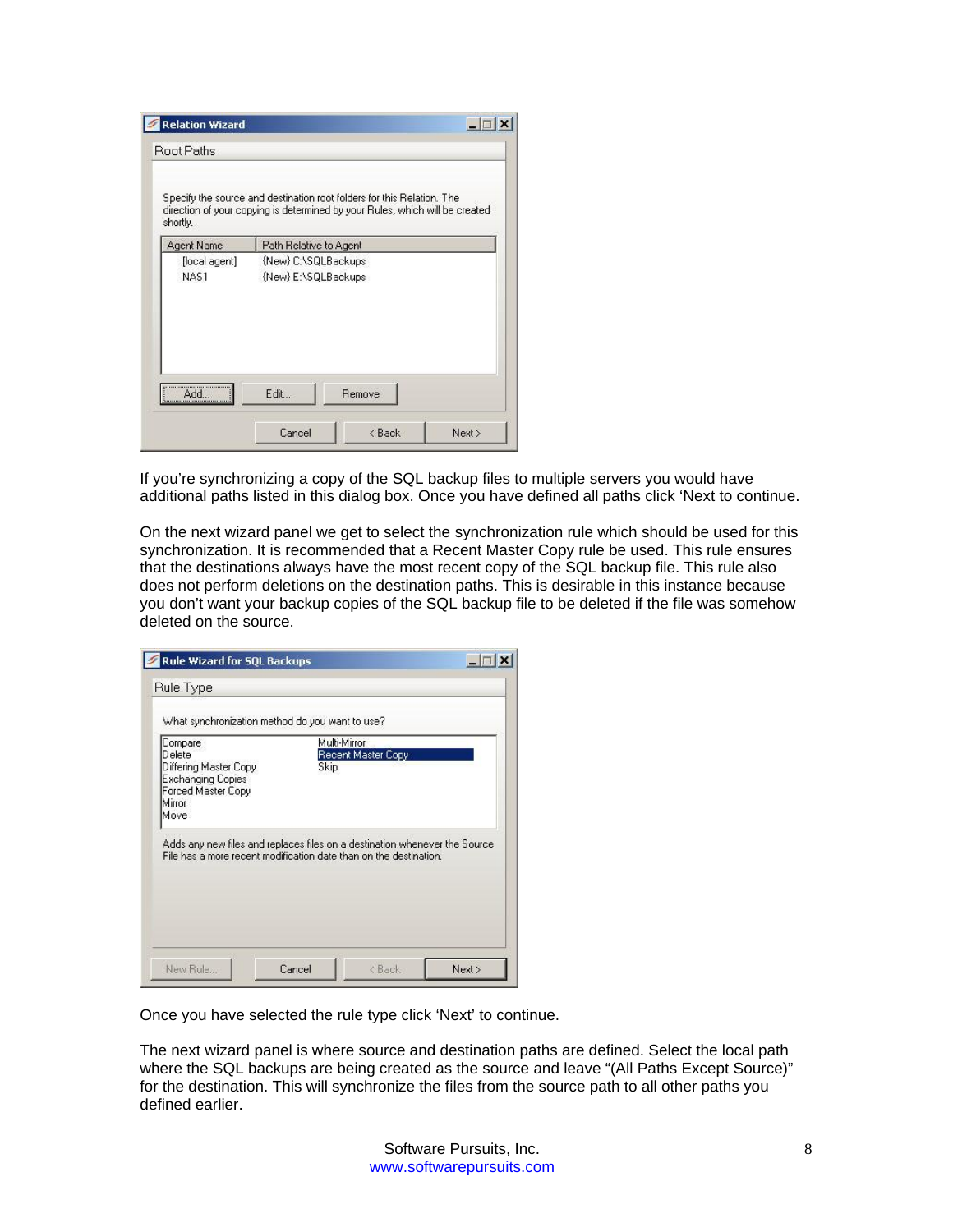|   |               | Specify one source root path and any number of destination paths. |
|---|---------------|-------------------------------------------------------------------|
|   | Agent Name    | Source Root Path                                                  |
| м | [local agent] | C:\SQLBackups                                                     |
|   | NAS1          | F:\SQLBackuns                                                     |
|   | Agent Name    | Destination Root Path                                             |
| ⊻ |               | [All Paths Except Source]                                         |
| S | [local agent] | C:\SQLBackups                                                     |
| П | NAS1          | E:\SQLBackups                                                     |
|   |               |                                                                   |

Click 'Next' to continue.

The next wizard panel allows you to include or exclude subfolders from the synchronization. In this example, we will leave the default "\" which means to include all subfolders.

| vertical bar characters (I). Subfolder values normally start and end with a | Select one or more subfolders from any root path. Separate subfolders with |  |
|-----------------------------------------------------------------------------|----------------------------------------------------------------------------|--|
| backslash.                                                                  |                                                                            |  |
| $\triangledown$ Also apply Rule to subfolders of the folders specified      |                                                                            |  |

Click 'Next' to continue.

The next wizard panel allows you to include or exclude from the synchronization based off of file masks. In this example, we will use the default mask provided.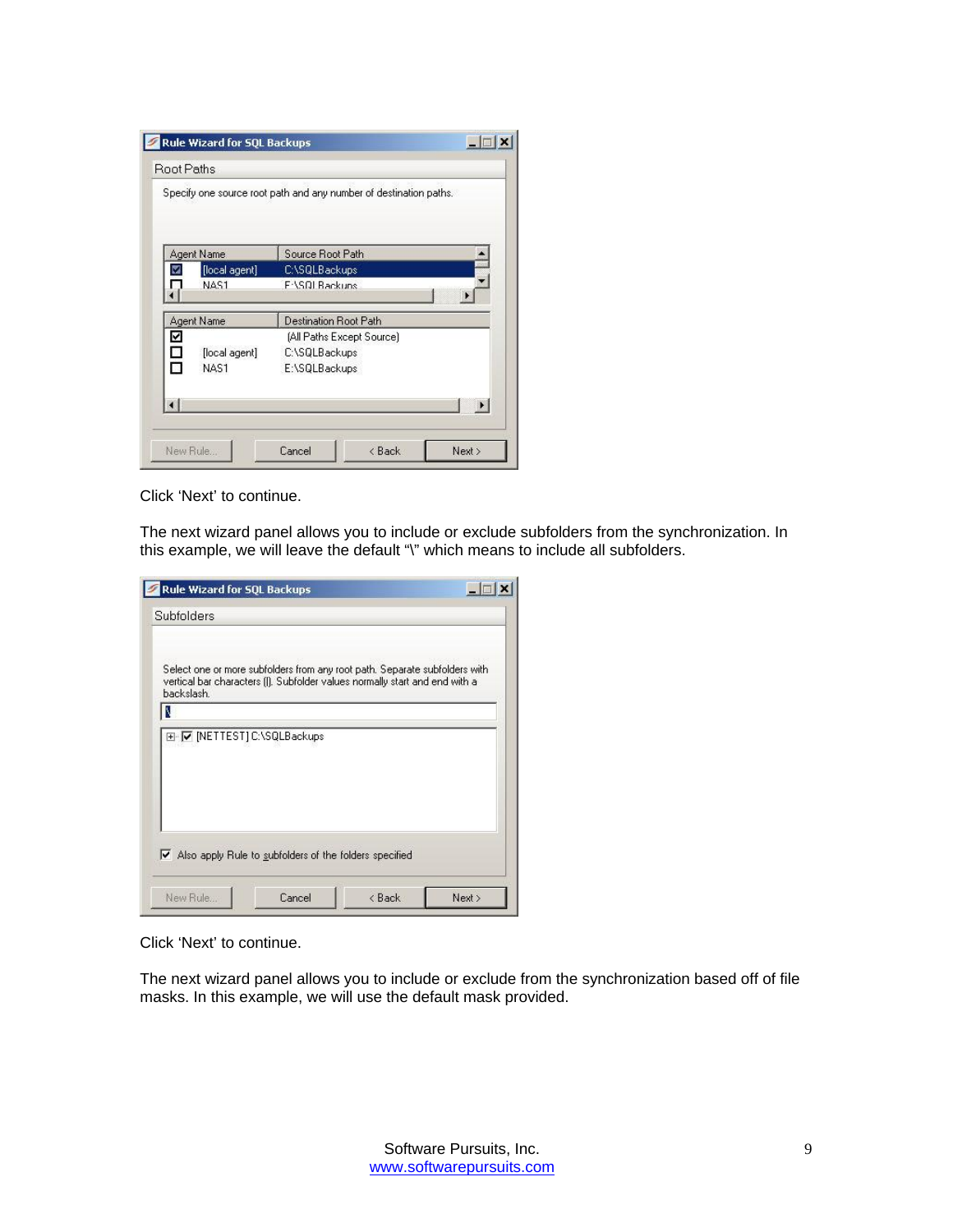<span id="page-10-0"></span>

Click "Finish" to create the Relation.

#### **Configuring a SureSync Schedule to Replicate the Backups Hourly**

Once you have configured the Relation to synchronize the SQL backup files you must configure a Schedule to run the Relation in an automated manner at the frequency you want.

To configure begin configuring a new Relation launch SureSync and go to **File | New | Schedule**.

Enter a name for the Schedule. In this example the Schedule will be named "SQL Backups".

| Specify a unique name for your Schedule<br>SQL Backups<br>Describe this Schedule (optional) | You use a Schedule to package one or more Relations into a job. This job<br>can be run once or repeated periodically, including multiple times per day. |  |
|---------------------------------------------------------------------------------------------|---------------------------------------------------------------------------------------------------------------------------------------------------------|--|
|                                                                                             |                                                                                                                                                         |  |
|                                                                                             |                                                                                                                                                         |  |
|                                                                                             |                                                                                                                                                         |  |

Click 'Next' to continue.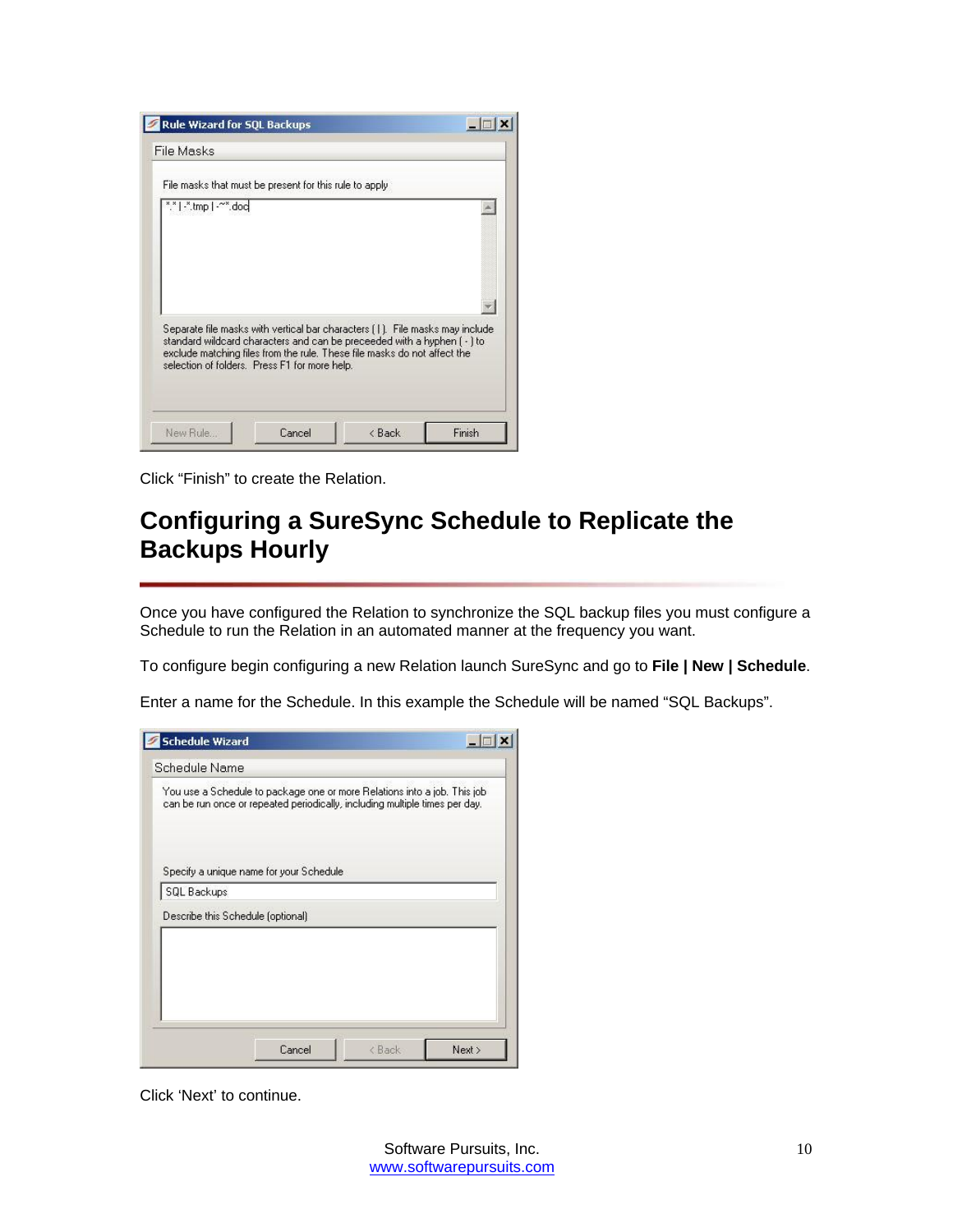The next wizard panel is where you select the Relations which should be run by this Schedule. Select the "SQL Backups" Relation which you created in the previous section and click 'Next' to continue.

| Schedule.                            | Relations that will execute within this Schedule. Use the Up and Down<br>arrows on the right to change the seguence of the Relations within the |  |
|--------------------------------------|-------------------------------------------------------------------------------------------------------------------------------------------------|--|
| <b>SQL Backups</b><br>Test1<br>Test2 |                                                                                                                                                 |  |
| Test3                                |                                                                                                                                                 |  |
|                                      |                                                                                                                                                 |  |
|                                      |                                                                                                                                                 |  |

The next wizard panel defines if this Schedule is a run once Schedule or one which should be run multiple times. In this example, we want the Schedule to be run once an hour so you should select "Schedule this job to run multiple times".

| How often would you like to run this Schedule? |                                                                                                                                                   |  |
|------------------------------------------------|---------------------------------------------------------------------------------------------------------------------------------------------------|--|
| C Run this job only once.                      |                                                                                                                                                   |  |
|                                                | $\odot$ Schedule this job to run multiple times. You will also be allowed to schedule this job for different days and multiple times on each day. |  |
|                                                |                                                                                                                                                   |  |
|                                                |                                                                                                                                                   |  |
|                                                |                                                                                                                                                   |  |
|                                                |                                                                                                                                                   |  |

Click 'Next' to continue.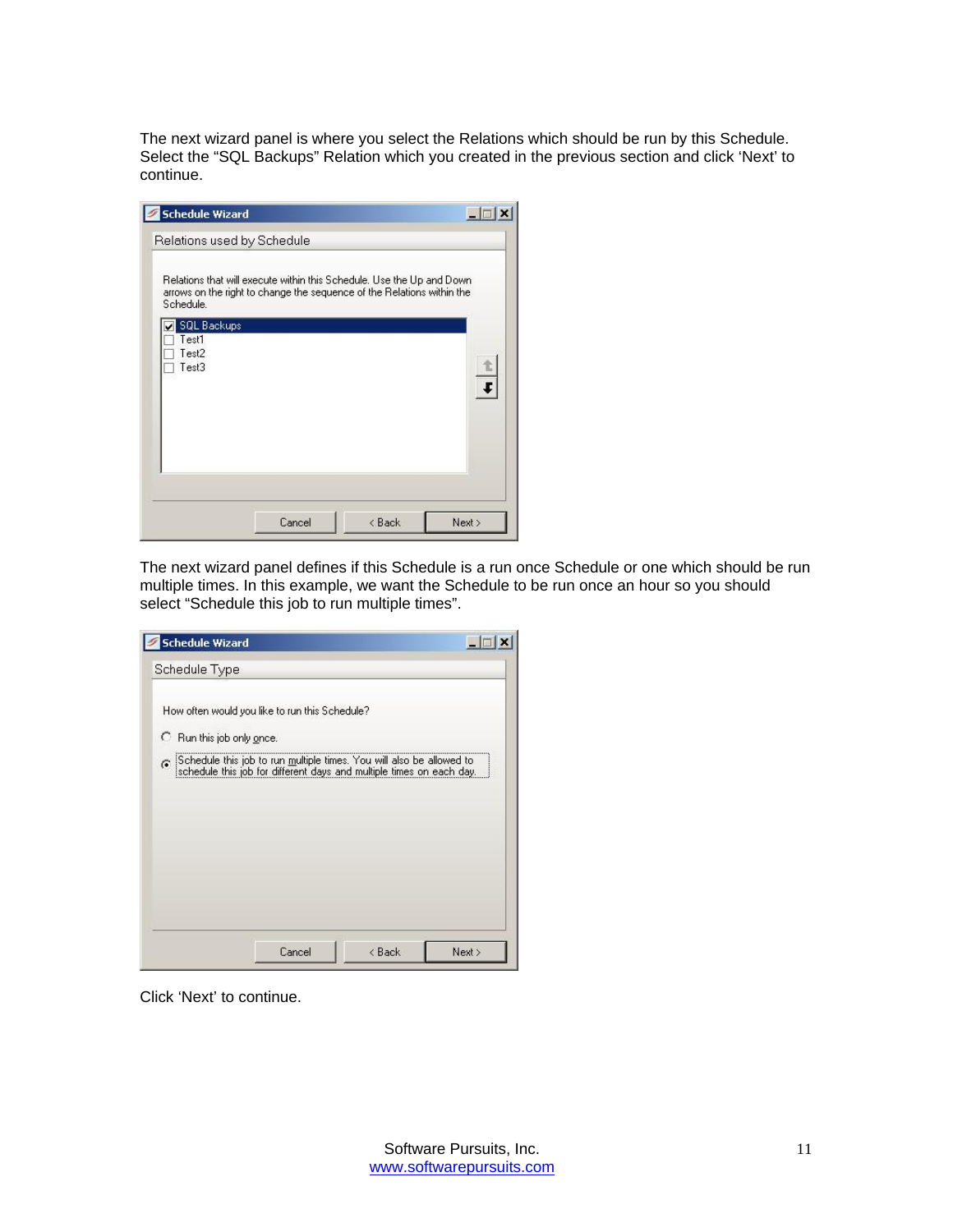The next wizard panel lets you select some frequency options for the Schedule. We want this Schedule to run every day so we can accept the default option.

| Days of each Week<br>Weeks of each Month<br>Days of each Month<br>Months of each Year | When would you like this schedule to run? |  |  |
|---------------------------------------------------------------------------------------|-------------------------------------------|--|--|
|                                                                                       | C Every Day                               |  |  |
|                                                                                       | C Selected days, based on                 |  |  |
|                                                                                       |                                           |  |  |
|                                                                                       |                                           |  |  |
|                                                                                       |                                           |  |  |
|                                                                                       |                                           |  |  |
|                                                                                       |                                           |  |  |
|                                                                                       |                                           |  |  |

Click 'Next' to continue.

The next wizard panel is where you define how frequently the Schedule should repeat in the same day. We want the Schedule to run once an hour so you should check 'Run schedule multiple times each day' and then change 'Time between each execution (hours:minutes)' to 01:00. You can also define retry attempts at the bottom of this panel.

|                      | Run schedule multiple times each day          |  |
|----------------------|-----------------------------------------------|--|
| 12:00 AM             | Schedule start time for each day              |  |
| 01:00                | Time between each execution (hours: minutes)  |  |
| 12:00 AM             | Last possible time to start schedule each day |  |
| Scheduled Start Time | Reschedule point                              |  |
|                      | 0<br>Number of times to retry a failed job    |  |
| 00:05                | Time between retries (hours: minutes).        |  |

Click 'Next' to continue.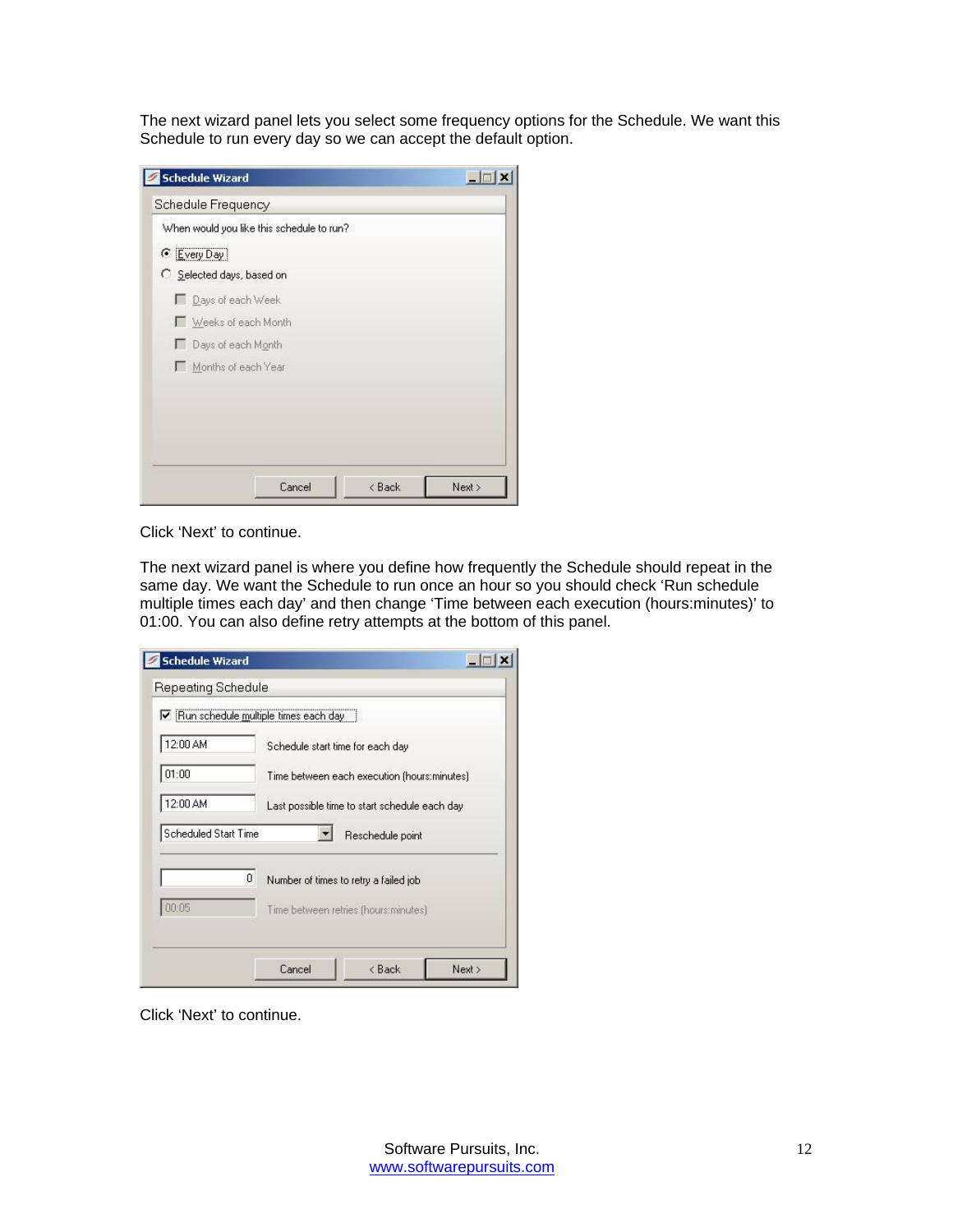The next wizard panel defines the first run date for this Schedule. In this example, we are going to accept the default date calculated by the wizard. If you wanted to start the Schedule for the first time at 5:00PM you would enter that value here.

| day the schedule is run. | Please specify when you want this Schedule to begin. The date will be the<br>first date the Schedule will run. The time will be also be used for each new |  |
|--------------------------|-----------------------------------------------------------------------------------------------------------------------------------------------------------|--|
| 03/09/2006               | 03:00:00 PM                                                                                                                                               |  |
|                          | Hold the execution of this Schedule (You must uncheck this option                                                                                         |  |
|                          | later to allow this Schedule to run.)                                                                                                                     |  |
|                          |                                                                                                                                                           |  |
|                          |                                                                                                                                                           |  |

Click 'Finish' to create the Schedule.

*Note: You can also configure the synchronization job to run as a Real-Time Monitor instead of a Schedule. This provides the added benefit of having the monitor always looking for an updated copy of the backup file. For example, if your backup took an unusually long amount of time to generate it is possible that a scheduled job might run at its scheduled time and the backup file has not been created yet. This would mean the backup file would not be replicated to the backup location(s) until the next run of the Schedule. A Real-Time Monitor avoids this potential issue.*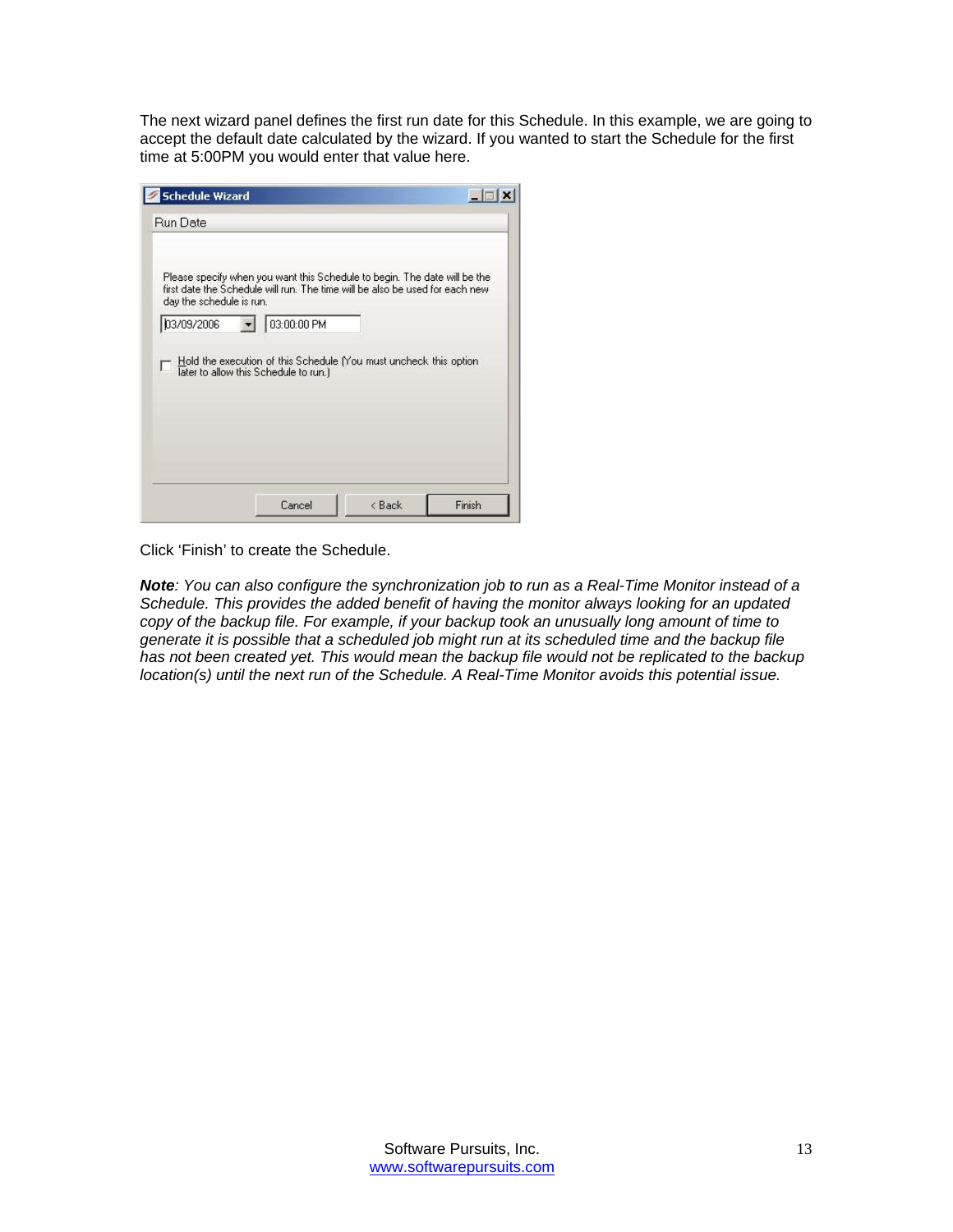## <span id="page-14-0"></span>**Restoring a SQL Database**

The first step in restoring a SQL database is to copy the backup file from the backup server to the production server. This can be done manually using Windows Explorer or you can use SureSync to perform the copy. If you are using SureSync you would configure a Relation with the directory on the backup machine which contains the SQL backup file as the source and then create a new Root Path on the production server to serve as a destination path. This might be a path such as C:\SQLRestoreTemp. You can then use a Mirror rule to copy the SQL backup file to the production machine.

Once the SQL backup file has been copied to the production machine you can use SQL Server Management Studio to perform the restore. If you're using SQL 2000 the application used would be Enterprise Manager and the steps are largely the same.

To start the restore process right click on the 'Databases' folder in the left hand pane and then select 'Restore Database…'

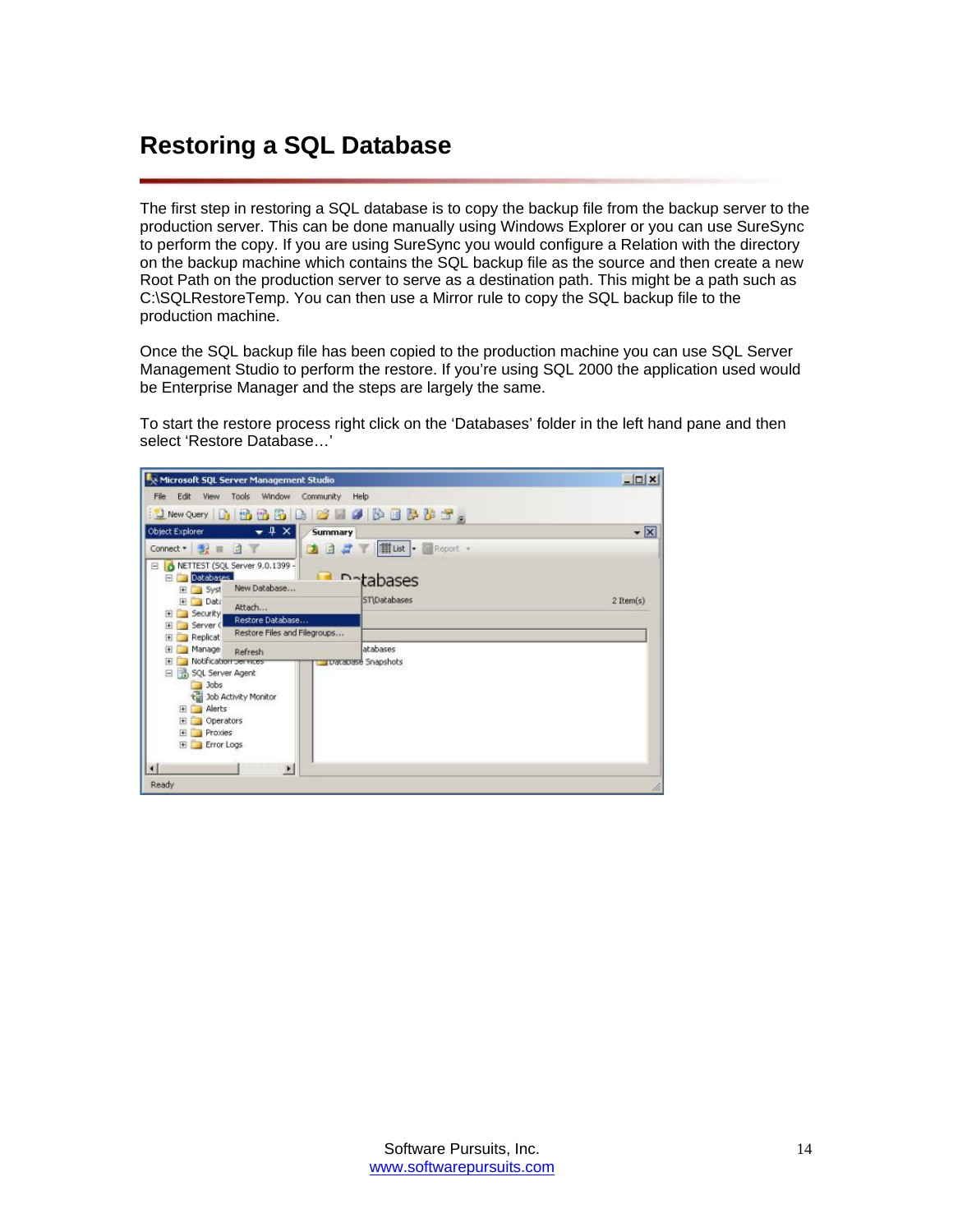The 'General' section of the 'Restore Database' dialog is displayed. On the 'General' panel you should do the following:

- 1. In the 'To database' field enter in the name of the database to restore to. If it is a new database you can type in the name. If it is a database which already exists you can select it from the drop-down list.
- 2. Select 'From Device' and click on the '…' button to bring up a browse panel. In this example the file we're restoring is named DatabaseBackup.bak and is located in C:\SQLRestore\Temp.
- 3. Under 'Select the backup sets to restore' check the box under 'Restore' for the database backup you want to restore.
- 4. There are other options available on this panel. To learn more about them click on the 'Help' button.
- 5. Select 'Options' on the left hand pane of the window to move on to the second part of the restore configuration.

| <b>Restore Database - Database</b> |                            |                                                                                   |                      |                                      |      |                |            | $ \Box$ $\times$           |
|------------------------------------|----------------------------|-----------------------------------------------------------------------------------|----------------------|--------------------------------------|------|----------------|------------|----------------------------|
| Select a page                      | Script - Help              |                                                                                   |                      |                                      |      |                |            |                            |
| General<br>Options                 | Destination for restore    | Select or type the name of a new or existing database for your restore operation. |                      |                                      |      |                |            |                            |
|                                    | To database:               | Database                                                                          |                      |                                      |      |                |            |                            |
|                                    | To a point in time:        |                                                                                   | Most recent possible |                                      |      |                |            |                            |
|                                    | Source for restore         | Specify the source and location of backup sets to restore.                        |                      |                                      |      |                |            |                            |
|                                    | C                          | From database:                                                                    |                      |                                      |      |                |            |                            |
|                                    | From device:<br>$\sqrt{6}$ |                                                                                   |                      | C:\SQLRestoreTemp\DatabaseBackup.bak |      |                |            | $\mathcal{V}(\mathcal{V})$ |
|                                    |                            | Select the backup sets to restore:                                                |                      |                                      |      |                |            |                            |
|                                    | Restore                    | Name                                                                              |                      | Component                            | Type | Server         | Database   | Pos                        |
|                                    | ⊽                          | Database-Full Database Backup                                                     |                      | Database                             | Full | <b>NETTEST</b> | Database 1 |                            |
| <b>Connection</b>                  |                            |                                                                                   |                      |                                      |      |                |            |                            |
| Server:<br>NETTEST                 |                            |                                                                                   |                      |                                      |      |                |            |                            |
| Connection:                        |                            |                                                                                   |                      |                                      |      |                |            |                            |
| Domain\user                        |                            |                                                                                   |                      |                                      |      |                |            |                            |
| View connection properties         |                            |                                                                                   |                      |                                      |      |                |            |                            |
| Progress                           |                            |                                                                                   |                      |                                      |      |                |            |                            |
| Ready                              |                            |                                                                                   |                      |                                      |      |                |            |                            |
|                                    | $\blacktriangleleft$       |                                                                                   |                      |                                      |      |                |            | $\blacktriangleright$      |
|                                    |                            |                                                                                   |                      |                                      |      | OK             | Cancel     | M                          |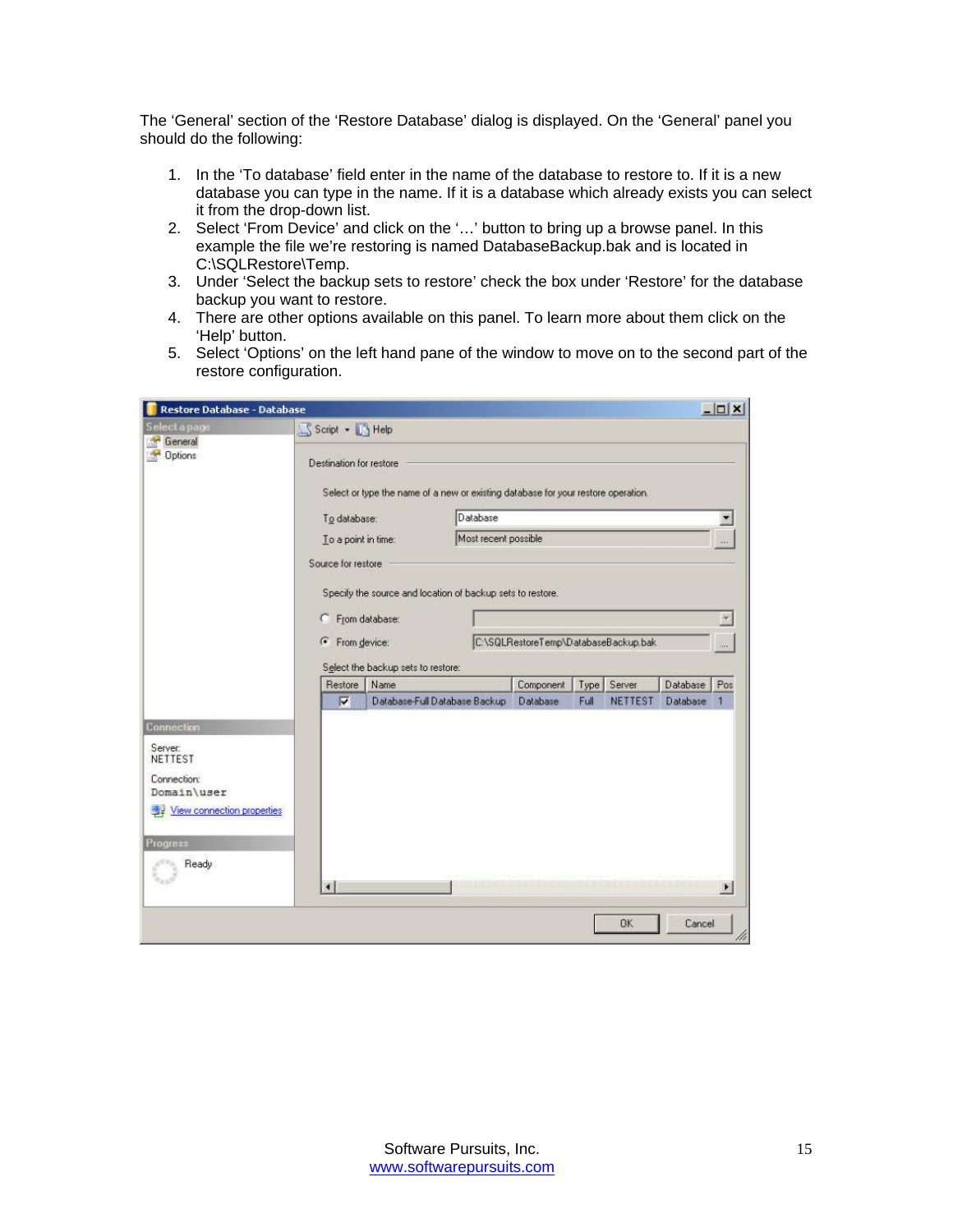In the 'Options' section of the 'Restore Database' dialog there are a number of options related to how SQL Server should perform the database restore. You should do the following:

- 1. Under 'Restore the database files as:' make sure that you have correct paths for the .mdf and .ldf database files. In our example these are C:\Databases\Database.mdf and C:\Database\Database\_log.ldf
- 2. There are 4 different recovery options at the top of the panel and three different recovery states at the bottom of the panel. Details on these options can be found by clicking on the 'Help' button. For this example we are using the default values.
- 3. Click 'OK' to start the restore process.

| Select a page                                                                      |                                          |                                                                                                                                                    | $ \Box$ $\times$ |
|------------------------------------------------------------------------------------|------------------------------------------|----------------------------------------------------------------------------------------------------------------------------------------------------|------------------|
|                                                                                    | Script - BHelp                           |                                                                                                                                                    |                  |
| General                                                                            |                                          |                                                                                                                                                    |                  |
| <b>Options</b>                                                                     | Restore options                          |                                                                                                                                                    |                  |
|                                                                                    | Overwrite the existing database          |                                                                                                                                                    |                  |
|                                                                                    | Preserve the replication settings        |                                                                                                                                                    |                  |
|                                                                                    | Prompt before restoring each backup      |                                                                                                                                                    |                  |
|                                                                                    | Restrict access to the restored database |                                                                                                                                                    |                  |
|                                                                                    | Restore the database files as:           |                                                                                                                                                    |                  |
|                                                                                    | Original File Name                       | <b>Restore As</b>                                                                                                                                  |                  |
|                                                                                    | Database                                 | C:\Databases\Database.mdf                                                                                                                          |                  |
|                                                                                    | Database log                             | C:\Databases\Database log.ldf                                                                                                                      |                  |
|                                                                                    |                                          |                                                                                                                                                    |                  |
|                                                                                    |                                          |                                                                                                                                                    |                  |
|                                                                                    | Recovery state                           |                                                                                                                                                    |                  |
|                                                                                    |                                          |                                                                                                                                                    |                  |
|                                                                                    |                                          | C Leave the database ready to use by rolling back uncommitted transactions. Additional transaction logs cannot be restored (RESTORE WITH RECOVERY) |                  |
|                                                                                    |                                          | Leave the database non-operational, and do not roll back uncommitted transactions. Additional                                                      |                  |
|                                                                                    |                                          | transaction logs can be restored.[RESTORE WITH NORECOVERY]                                                                                         |                  |
| View connection properties                                                         |                                          |                                                                                                                                                    |                  |
|                                                                                    |                                          | Leave the database in read-only mode. Undo uncommitted transactions, but save the undo                                                             |                  |
|                                                                                    |                                          | actions in a standby file so that recovery effects can be reversed.(RESTORE WITH STANDBY)                                                          |                  |
| Connection<br>Server<br>NETTEST<br>Connection:<br>Domain\user<br>Progress<br>Ready |                                          |                                                                                                                                                    |                  |
|                                                                                    | Standby file:                            |                                                                                                                                                    |                  |
|                                                                                    |                                          |                                                                                                                                                    |                  |
|                                                                                    |                                          | Cancel<br>0K                                                                                                                                       |                  |

Once the database restore process has been completed you will receive the following notification:

| Microsoft SQL Server Management Studio                     |  |
|------------------------------------------------------------|--|
| The restore of database 'Database' completed successfully. |  |
|                                                            |  |